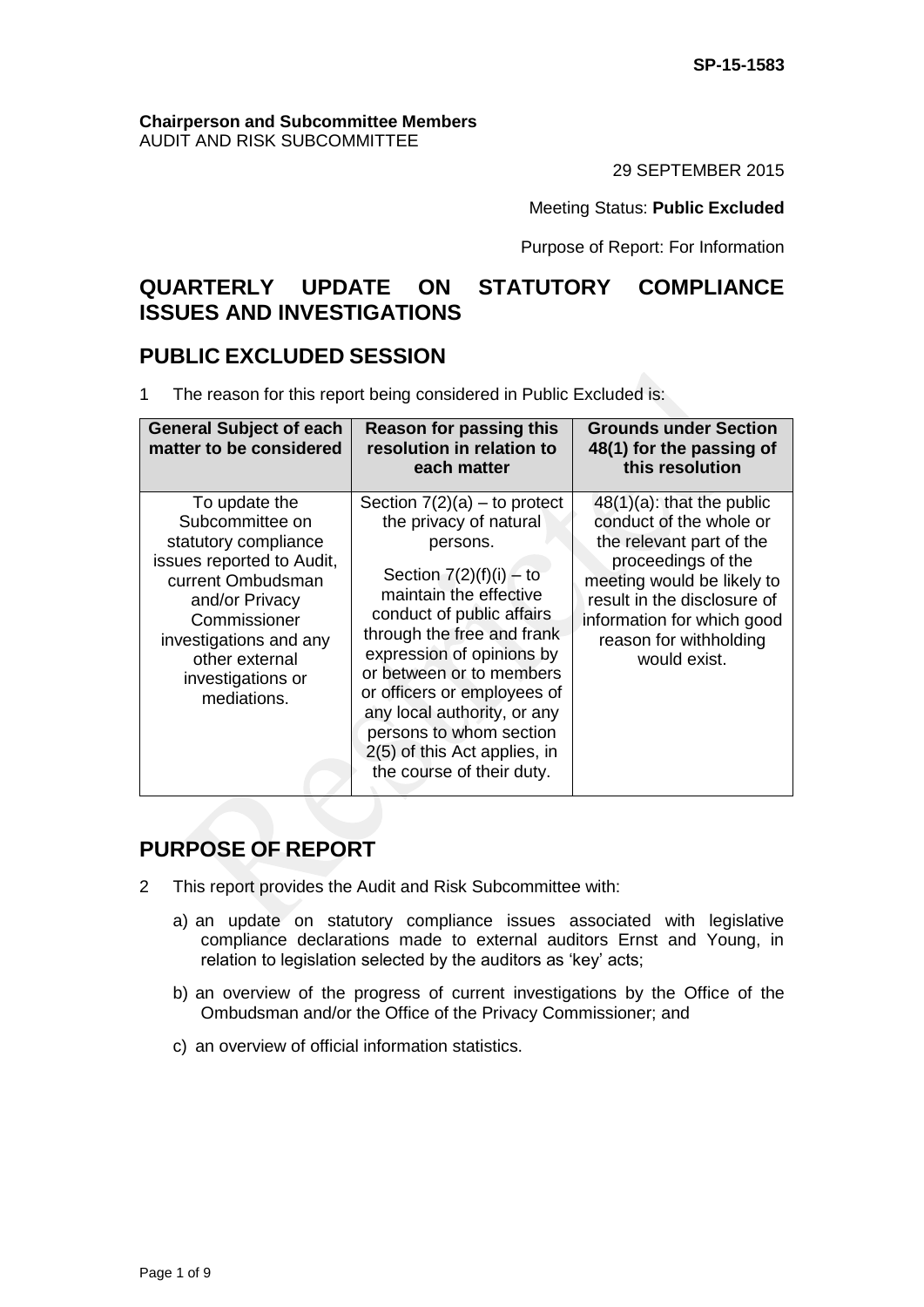## **DELEGATION**

3 The Audit and Risk Subcommittee has authority under the following delegation in the Governance Structure, Section C.3:

*Without limiting the generality of this delegation the Subcommittee has the following functions, duties and powers:*

*Internal Control Framework* 

*7.1 Review whether management's approach to maintaining an effective internal control framework is sound and effective.*

# **BACKGROUND**

Legislative compliance declarations – statutory compliance issues

- 4 Each quarter the Group Managers complete a legislative compliance declaration setting out the significant legislative requirements and declaring whether or not, to the best of their knowledge, they are aware of any compliance issues or breaches of legislation during the previous three month period in respect of the acts determined as 'key' by the Council's external auditors. Those 'key' acts are the Local Government Act 2002 (LGA2002), the Local Authorities (Members Interest) Act 1968, the Local Government (Rating Act) 2002 and the Local Government Official Information and Meetings Act 1987 (LGOIMA).
- 5 Group Managers may also declare issues that have occurred under additional pieces of legislation in instances where they believe that particular issues should be documented in this manner.

#### Ombudsman and Privacy Commissioner Investigations

- 6 Council staff also track the receipt and management of investigations being carried out by the Ombudsman or Privacy Commissioner in relation to any complaints received about the actions of the Council.
- 7 Under the Ombudsmen Act the Ombudsman can investigate complaints about the administrative acts and decisions of central and local government agencies. Under the Official Information Act 1982 and LGOIMA the Ombudsman can also handle complaints and investigate the administrative conduct of these agencies in relation to official information requests. Official information requests received by the Council fall under LGOIMA.
- 8 The Privacy Commissioner administers the Privacy Act 1993 (Privacy Act). The Privacy Act governs how individuals, organisations and businesses collect, use, disclose, store and give access to personal information. The Privacy Commissioner can investigate complaints about actions that may breach the provisions of the Privacy Act.

#### Additional Investigations/Mediations or Other Compliance Matters

9 Staff will also report on any additional investigations or mediations carried out by other external agencies as well as informing the subcommittee of any other relevant compliance matters.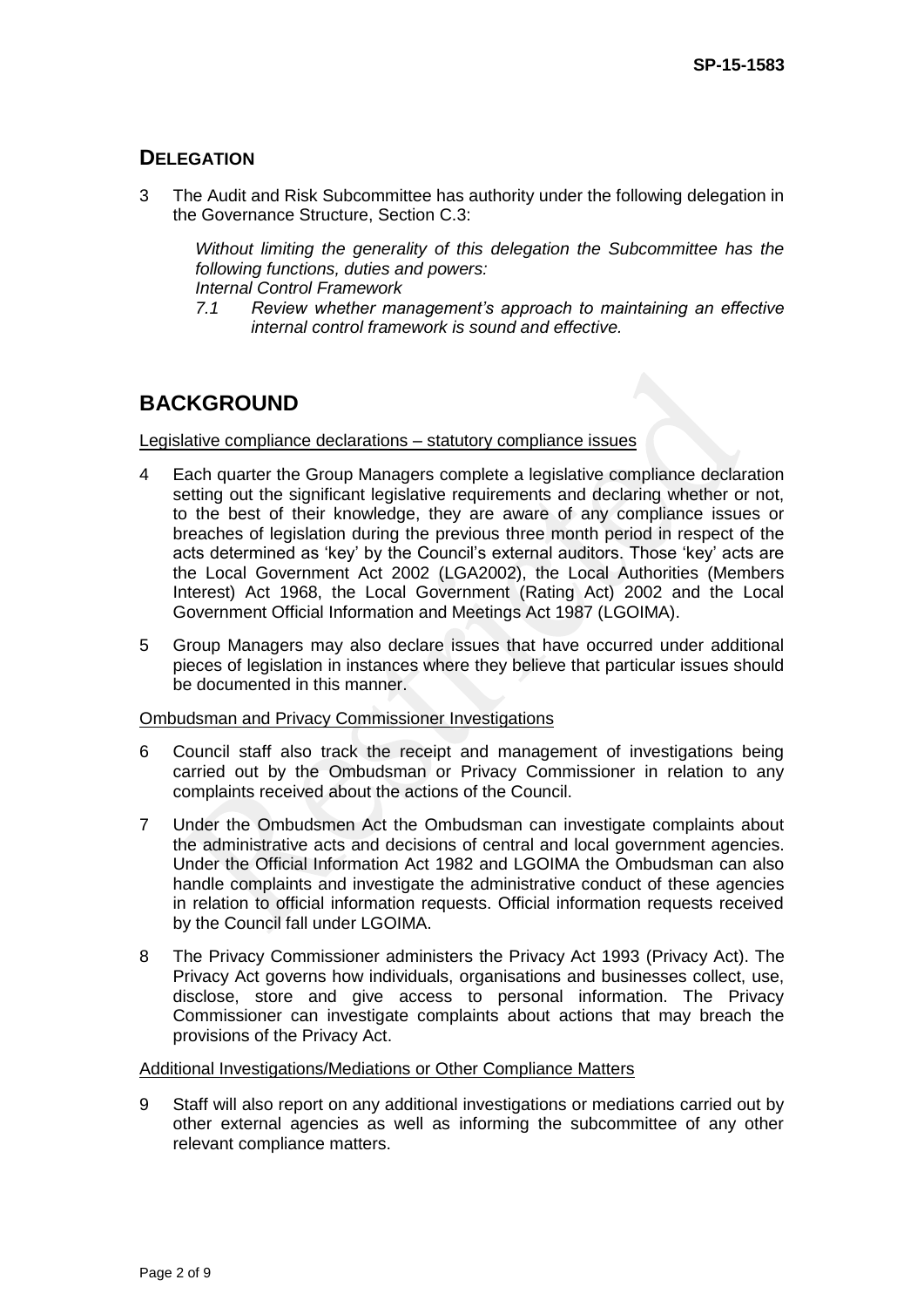# **Issues and Options**

#### **Issues**

- 10 The Council received a total of 231 official information requests in the 2014/15 year. 67 official requests were received within the second quarter, 61 requests within the third quarter, and 52 requests within the fourth quarter of the 2014/15 year in comparison with 73 requests received in the second quarter, 61 requests within the third quarter, and 56 requests within the fourth quarter of the 2013/14 year.
- 11 Details of official information requests in the first quarter of the 2014/15 year were provided to the Audit and Risk Subcommittee in report SP-15-1448 on 12 February 2015.
- 12 There were no issues of statutory non-compliance declared to have occurred in the second, third or fourth quarter of the 2014/15 financial year.
- 13 One issue of statutory non-compliance did come to light in late January regarding an official information request made at the beginning of December 2014. The request was initially made to an Elected Member and was not initially recognised as an official information request. Once staff were aware of the issue a response was prepared and forwarded to the requester in four working days.
- 14 Information on the number of official information requests received in 2014/15 and earlier years along with commentary on the Council's charging for official information is contained in Appendix A.
- 15 At the time of writing this report there are three open investigations being carried out by the Office of the Ombudsman. An overview of these investigations is attached as Appendix B to this report.
- 16 At the time of writing this report the Council has no investigations underway with the Privacy Commissioner (although the Ombudsman has advised that the Privacy Commissioner has been consulted regarding one of the investigations still underway).

## **Considerations**

## Policy Considerations

- 17 There are no policy considerations in relation to the information provided in this report.
- 18 Council interaction with the Office of the Ombudsman and the Office of the Privacy Commissioner is managed through Council's Senior Legal Counsel.
- 19 The legal requirements of LGOIMA, LGA 2002 and the Privacy Act are well established in the Council's processes. Any changes identified as a result of the issues outlined in this report will ensure improved statutory compliance.

## Financial Considerations

20 There are no financial considerations in relation to the information outlined in this report.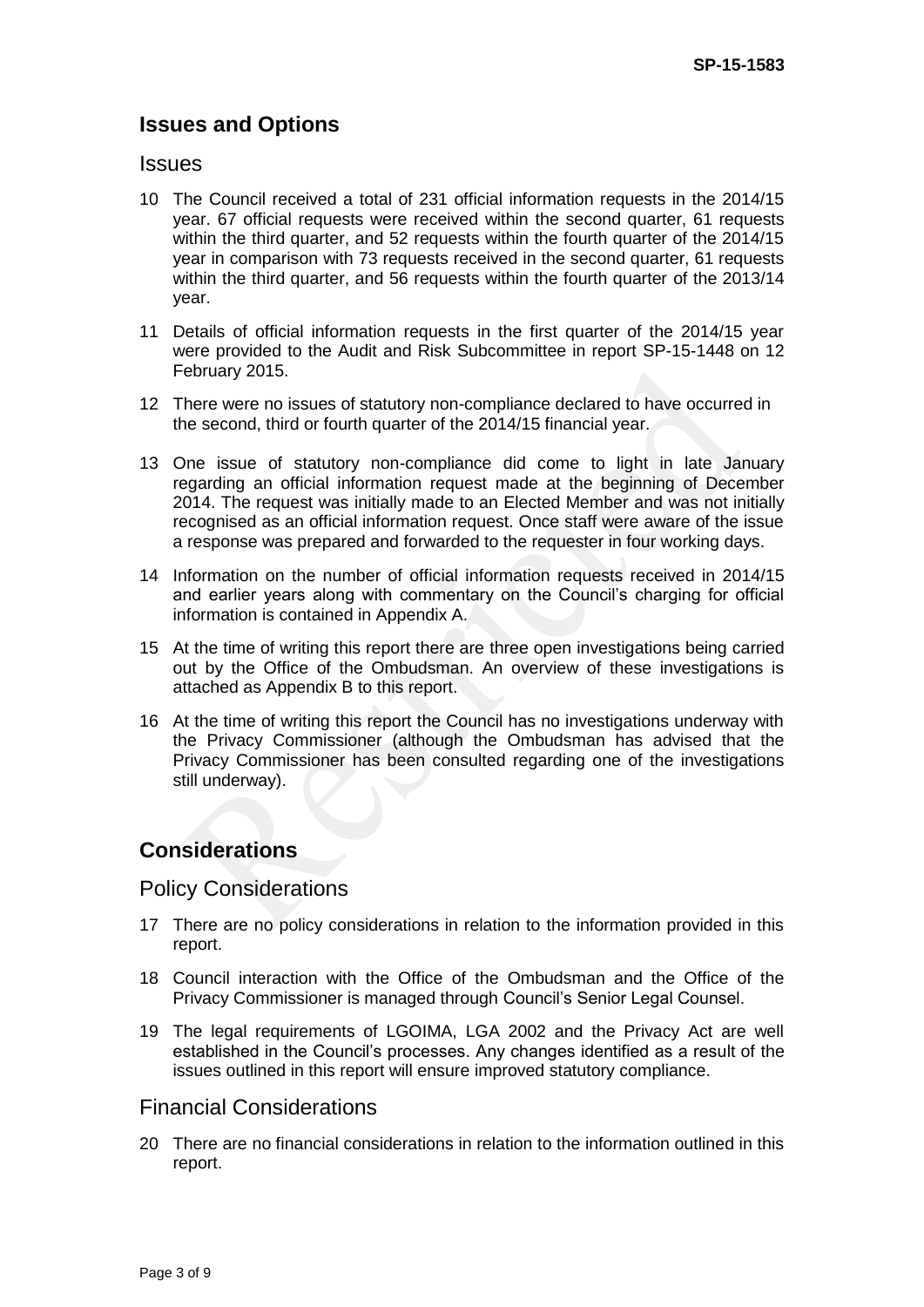# **Significance and Engagement**

21 This report is for the purpose of providing information only and does not trigger the Council's Significance and Engagement policy. No engagement is required.

# **RECOMMENDATIONS**

- 22 That the Audit and Risk Subcommittee note there were no statutory compliance issues associated with legislative compliance declarations for the second, third and fourth quarters of the 2014/15 year.
- 23 That the Audit and Risk Subcommittee note the current status of the Ombudsman investigations.
- 24 That the Audit and Risk Subcommittee note the status of the Council's legal compliance for the second, third and fourth quarters of the 2014/15 year.
- 25 That this report, appendices and resolutions be released from public excluded business.

| Report prepared by                            | <b>Approved for submission</b>                | <b>Approved for submission</b>                    |  |
|-----------------------------------------------|-----------------------------------------------|---------------------------------------------------|--|
| Linda Guerin                                  | <b>Stephen McArthur</b>                       | <b>Wayne Maxwell</b>                              |  |
| <b>Statutory Compliance</b><br><b>Officer</b> | <b>Group Manager Strategy</b><br>and Planning | <b>Group Manager</b><br><b>Corporate Planning</b> |  |

## **ATTACHMENTS**

| Appendix A | <b>Official Information Request Statistics</b> |
|------------|------------------------------------------------|
| Appendix B | Ombudsman Investigations                       |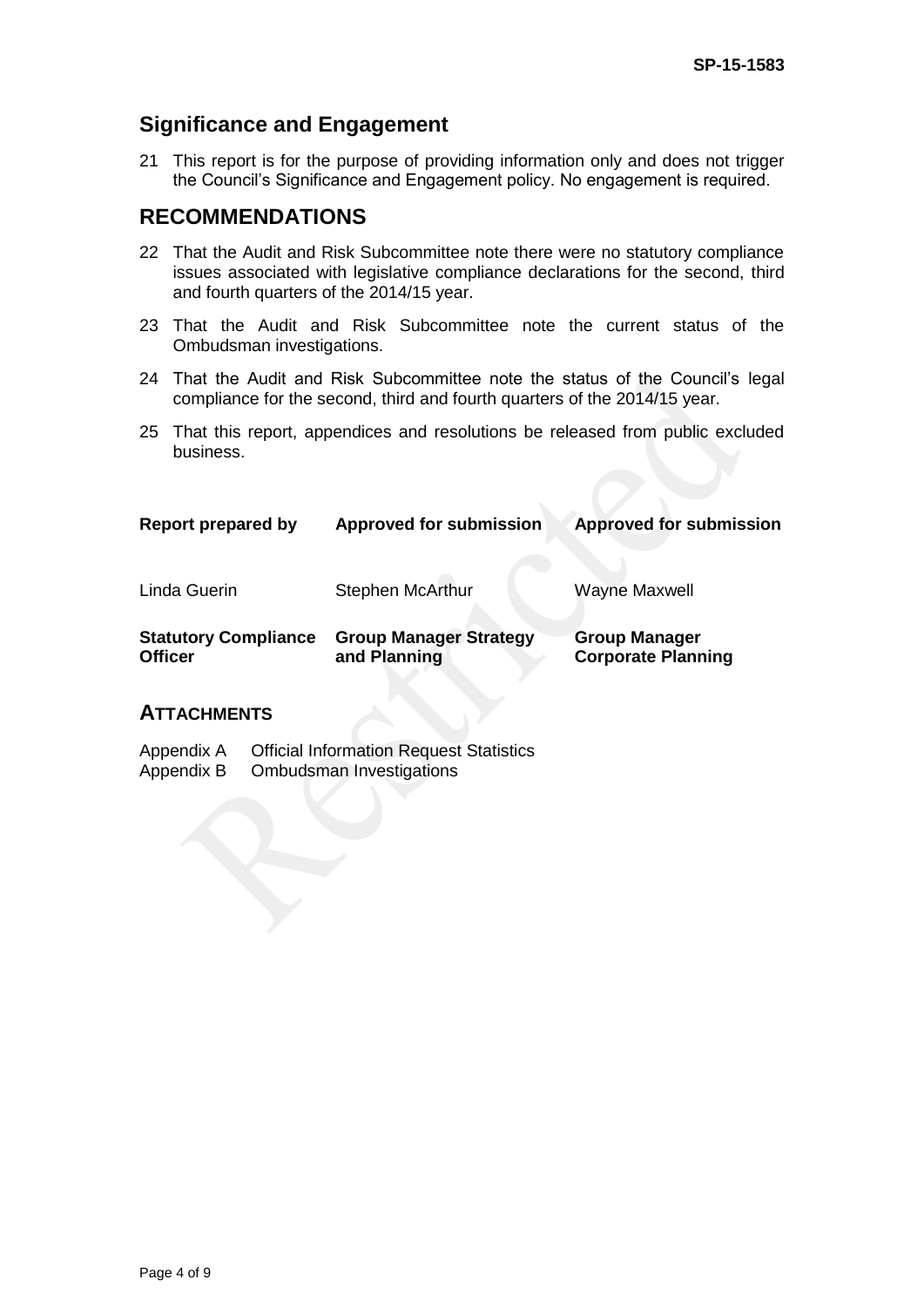## **Appendix A**

## **Official Information Requests**

#### **Number of Requests**



The number of information requests received has increased significantly since 2005/06. Numbers of requests received in 2012/13 were especially high due to issues being managed within the district which had a high level of public interest such as the coastal hazard issues and water meters.

The increase in requests we have received over the years may be due to a number of reasons. One reason may be that we have a population that has a high level of interest in the things happening in the community and a good knowledge of how they can obtain the information they require. Managing requests as OIAs allows us to monitor and respond to requests in a timely manner.

#### **Charges**

The Council may charge for information requested under the Local Government Official Information and Meetings Act 1987 (LGOIMA). A charge cannot be applied for the provision of personal information which falls under the Privacy Act 1993. The Council's charges for LGOIMA requests are published within our Annual Plan and Long Term Plan documents.

One of the purposes of LGOIMA is to provide for the availability to the public of official information. LGOIMA also states that information should be made available unless there is a good reason for withholding it.

When considering the application of a charge for information the Council must look at whether the waiver of any proposed charge may be reasonable and ensure that the application of a charge will not be working against the LGOIMA principles. Council also looks at whether giving the requester an opportunity to refine the scope of their request may reduce or remove the need to charge.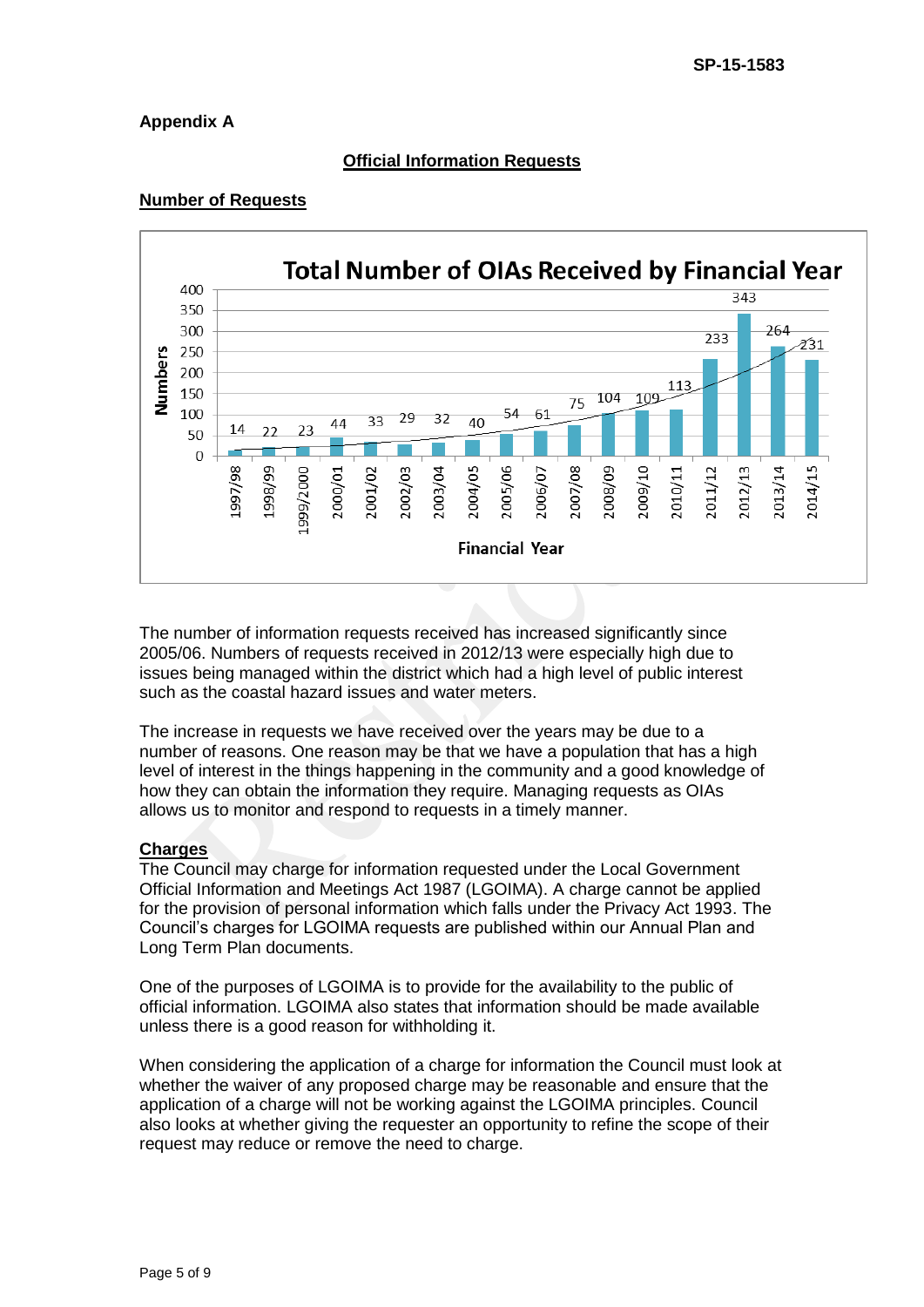Since March 2009 the Council has applied a charge to 34 information requests. In many instances, some of the information was provided and the requester was advised that the remaining information would incur a charge. Of these 34 requests, three requesters agreed to the charge and determined to proceed with their request, and for a variety of reasons, five were provided with the information they had requested without charge. The remaining requesters either withdrew their requests, refined the information they were seeking so that a charge was no longer applicable or simply did not provide any further response in relation to proceeding with their requests.

The Council has had one complaint to the Office of the Ombudsman in relation to the decision to charge for an information request. This request required staff to search through very old emails which would be time consuming. The Ombudsman advised that the requester should not bear the costs related to the time spent by staff searching for relevant emails, which was made more time consuming due to the limitations of the Council's email searching technology. The charge was therefore recalculated but the requester still did not agree to pay for the provision of the information.

Staff are currently undertaking further work to provide clear guidelines for Group Managers as they determine whether or not charges should be applied to each information request they receive.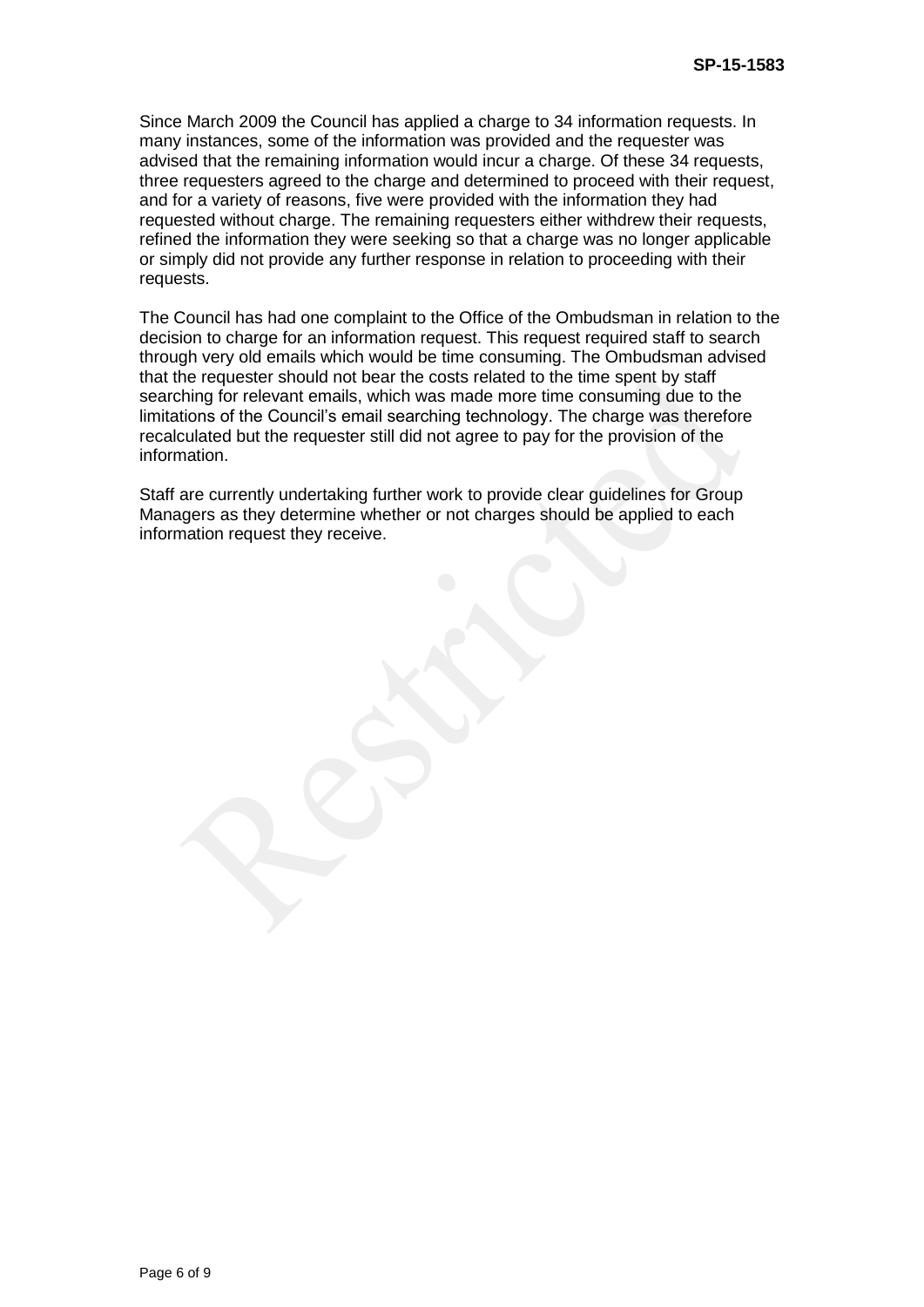**SP-15-1583**

**Appendix B – Report SP-15-1448**

# **Ombudsman and Privacy Commissioner Investigations**

| <b>Reference</b><br>No. | <b>Date</b><br><b>Received</b> | Type of<br><b>Complaint</b> | <b>Subject of Complaint</b>                                                                                                                      | Actions taken by Council to date                                                                                                                                                                                                                                                                                                                                                                                                                                                                                                                                                                                                                                                                                     | <b>Final Opinion from</b><br><b>Ombudsman/Privacy</b><br><b>Commissioner</b> |
|-------------------------|--------------------------------|-----------------------------|--------------------------------------------------------------------------------------------------------------------------------------------------|----------------------------------------------------------------------------------------------------------------------------------------------------------------------------------------------------------------------------------------------------------------------------------------------------------------------------------------------------------------------------------------------------------------------------------------------------------------------------------------------------------------------------------------------------------------------------------------------------------------------------------------------------------------------------------------------------------------------|------------------------------------------------------------------------------|
| 1213-232                | 22<br>February<br>2013         | <b>LGOIMA</b><br>Complaint  | Complaint about Council's<br>refusal to provide all<br>information requested in<br>February 2012 regarding<br>the Chief Executive's<br>contract. | Response sent to the Ombudsman 21 March 2013.<br>On 17/01/14 Ombudsman advised that a meeting<br>with the Privacy Commissioner's Office had taken<br>place and it has been agreed that a formal<br>consultation was required so that the privacy issues<br>raised could be thoroughly considered.<br>On 08/04/14 the Ombudsman advised that they<br>have now received a reply from the Privacy<br>Commissioner. The Ombudsman will write again<br>once the comments have been reviewed.<br>Further letter received from Office of the<br>Ombudsman 29 December 2014 advising that<br>further progress has been made and that they hope<br>to be in a position to write in more substantive terms<br>in the New Year. | Yet to be advised.                                                           |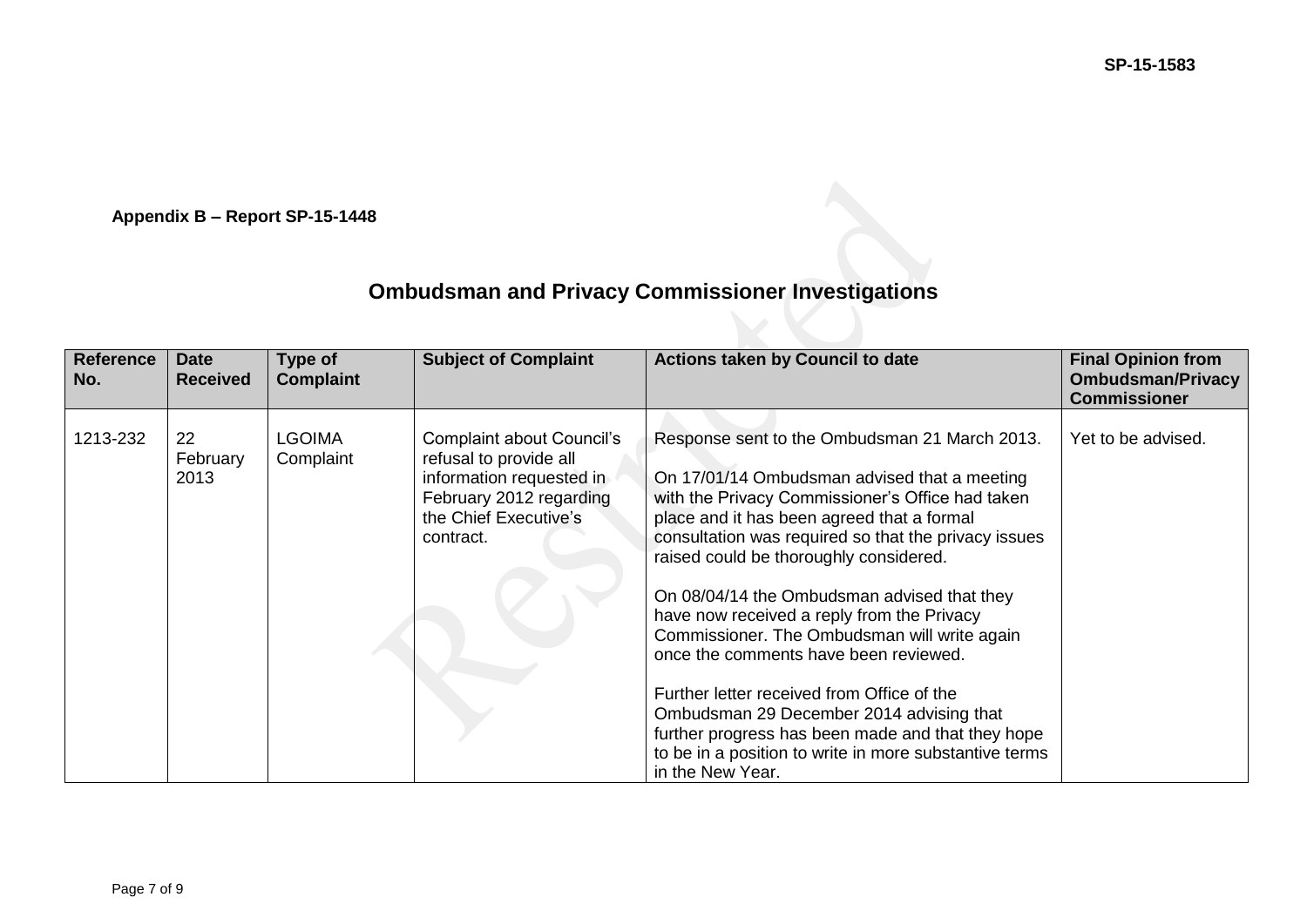| <b>Reference</b><br>No. | <b>Date</b><br><b>Received</b> | Type of<br><b>Complaint</b> | <b>Subject of Complaint</b>                                                                                                                                                                                                                                | <b>Actions taken by Council to date</b>                                                                                                                                                                                                                                                                                                                                                                                                                                                                                                                          | <b>Final Opinion from</b><br><b>Ombudsman/Privacy</b><br><b>Commissioner</b>                                                                                                                   |
|-------------------------|--------------------------------|-----------------------------|------------------------------------------------------------------------------------------------------------------------------------------------------------------------------------------------------------------------------------------------------------|------------------------------------------------------------------------------------------------------------------------------------------------------------------------------------------------------------------------------------------------------------------------------------------------------------------------------------------------------------------------------------------------------------------------------------------------------------------------------------------------------------------------------------------------------------------|------------------------------------------------------------------------------------------------------------------------------------------------------------------------------------------------|
|                         |                                |                             |                                                                                                                                                                                                                                                            | Office of the Ombudsman contacted Tim Power in<br>January 2015 and Tim provided additional<br>information.<br>Further letter received from Office of the<br>Ombudsman 9 February 2015 acknowledging<br>further information received and advising they were<br>seeking additional comments from the Privacy<br>Commissioner.<br>Further letter received from Office of the<br>Ombudsman 2 March 2015 advising that they were<br>considering the additional information provided by<br>Tim Power and the further comments provided by<br>the Privacy Commissioner. |                                                                                                                                                                                                |
| 1415-194                | 14 April<br>2015               | <b>LGOIMA</b>               | Complaint in relation to a<br>late response to an<br>information request [made<br>by a Councillor]. The<br>Ombudsman advises that<br>her provisional opinion is<br>that Council should have<br>extended the time limit for<br>responding to the request or | Initial response letter forwarded on 14 May 2015<br>explaining legal reasons why the response was<br>delayed.                                                                                                                                                                                                                                                                                                                                                                                                                                                    | Response received 5<br>June 2015.<br>Ombudsman found<br>that there was a<br>failure to meet the<br>statutory obligations<br>imposed by LGOIMA.<br>but is satisfied that<br>Council is aware of |